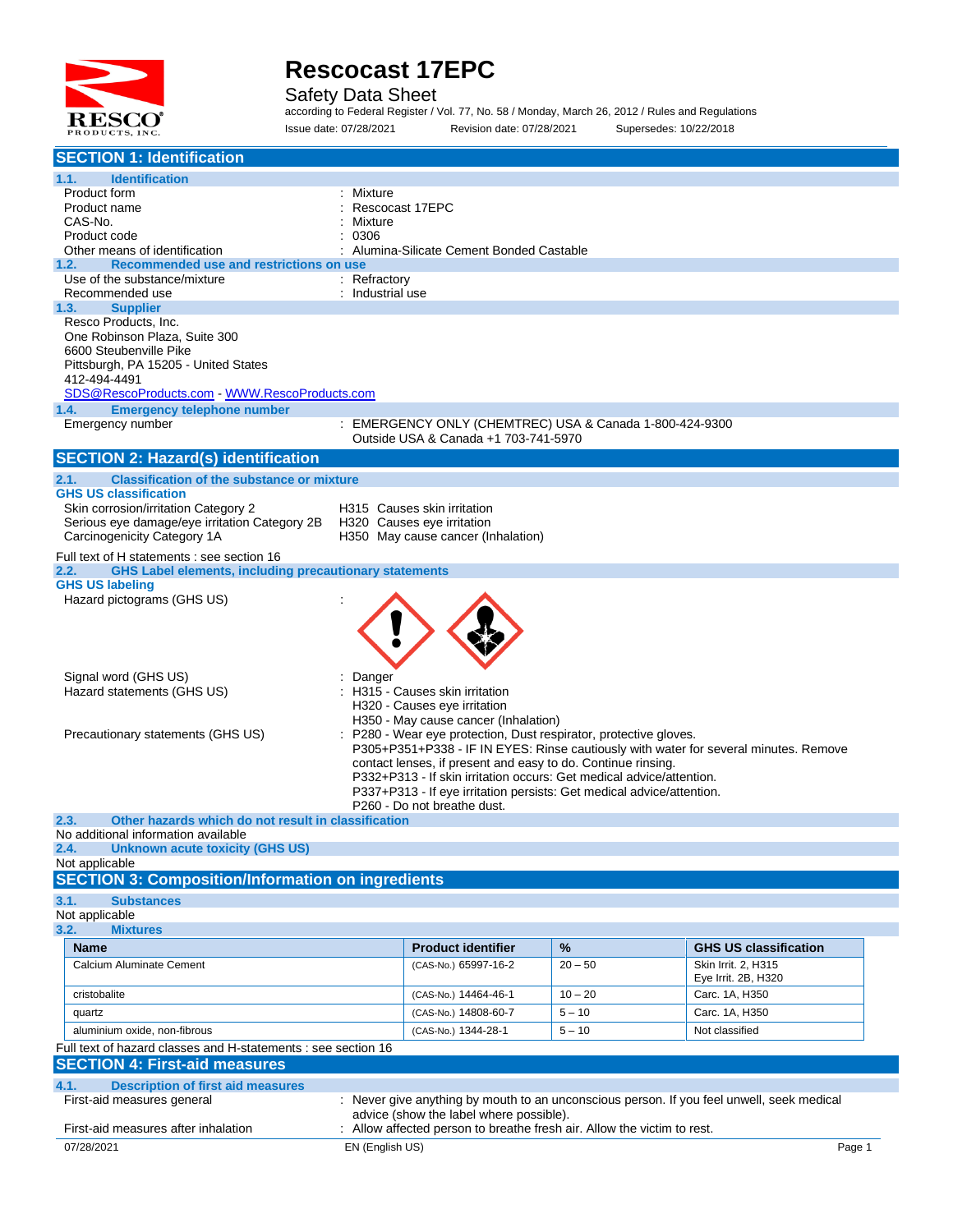### Safety Data Sheet

| First-aid measures after skin contact<br>First-aid measures after eye contact                                 | : Wash with plenty of soap and water. Wash contaminated clothing before reuse.<br>: IF IN EYES: Rinse cautiously with water for several minutes. Remove contact lenses, if present<br>and easy to do. Continue rinsing. |
|---------------------------------------------------------------------------------------------------------------|-------------------------------------------------------------------------------------------------------------------------------------------------------------------------------------------------------------------------|
| First-aid measures after ingestion                                                                            | : Rinse mouth. Do NOT induce vomiting. Obtain emergency medical attention.                                                                                                                                              |
| Most important symptoms and effects (acute and delayed)<br>4.2.<br>Potential Adverse human health effects and | : Based on available data, the classification criteria are not met.                                                                                                                                                     |
| symptoms                                                                                                      |                                                                                                                                                                                                                         |
| Symptoms/effects after inhalation                                                                             | : May cause cancer by inhalation. Danger of serious damage to health by prolonged exposure<br>through inhalation.                                                                                                       |
| Symptoms/effects after skin contact<br>Symptoms/effects after eye contact                                     | Causes skin irritation.<br>: Causes eye irritation.                                                                                                                                                                     |
| Immediate medical attention and special treatment, if necessary<br>4.3.                                       |                                                                                                                                                                                                                         |
| No additional information available                                                                           |                                                                                                                                                                                                                         |
| <b>SECTION 5: Fire-fighting measures</b>                                                                      |                                                                                                                                                                                                                         |
| Suitable (and unsuitable) extinguishing media<br>5.1.                                                         |                                                                                                                                                                                                                         |
| Suitable extinguishing media<br>Unsuitable extinguishing media                                                | : Use extinguishing media appropriate for surrounding fire.<br>: In case of fire, all extinguishing media allowed.                                                                                                      |
| Specific hazards arising from the chemical<br>5.2.                                                            |                                                                                                                                                                                                                         |
| Fire hazard                                                                                                   | : Not flammable.                                                                                                                                                                                                        |
| Special protective equipment and precautions for fire-fighters<br>5.3.                                        |                                                                                                                                                                                                                         |
| Firefighting instructions                                                                                     | : Exercise caution when fighting any chemical fire. Prevent fire-fighting water from entering<br>environment.                                                                                                           |
| Protection during firefighting                                                                                | : Do not enter fire area without proper protective equipment, including respiratory protection.                                                                                                                         |
| <b>SECTION 6: Accidental release measures</b>                                                                 |                                                                                                                                                                                                                         |
| 6.1.<br>Personal precautions, protective equipment and emergency procedures                                   |                                                                                                                                                                                                                         |
| 6.1.1.<br>For non-emergency personnel<br>Emergency procedures                                                 | : Do not breathe dust.                                                                                                                                                                                                  |
| 6.1.2.<br>For emergency responders                                                                            |                                                                                                                                                                                                                         |
| Protective equipment                                                                                          | Equip cleanup crew with proper protection.                                                                                                                                                                              |
| Emergency procedures                                                                                          | : Ventilate area.                                                                                                                                                                                                       |
| <b>Environmental precautions</b><br>6.2.<br>Prevent entry to sewers and public waters.                        |                                                                                                                                                                                                                         |
| Methods and material for containment and cleaning up<br>6.3.                                                  |                                                                                                                                                                                                                         |
| Methods for cleaning up                                                                                       | : On land, sweep or shovel into suitable containers. Minimize generation of dust.                                                                                                                                       |
| <b>Reference to other sections</b><br>6.4.<br>See Heading 8. Exposure controls and personal protection.       |                                                                                                                                                                                                                         |
| <b>SECTION 7: Handling and storage</b>                                                                        |                                                                                                                                                                                                                         |
| 7.1.<br><b>Precautions for safe handling</b>                                                                  |                                                                                                                                                                                                                         |
| Precautions for safe handling                                                                                 | : Do not handle until all safety precautions have been read and understood. Avoid raising dust.                                                                                                                         |
|                                                                                                               | Avoid contact with skin and eyes. Do not breathe dust.                                                                                                                                                                  |
| Hygiene measures                                                                                              | : Wash hands and other exposed areas with mild soap and water before eating, drinking or<br>smoking and when leaving work.                                                                                              |
| Conditions for safe storage, including any incompatibilities<br>7.2.                                          |                                                                                                                                                                                                                         |
| Storage conditions                                                                                            | : Store this product in a dry location where it can be protected from the elements.                                                                                                                                     |
| Incompatible products                                                                                         | : Strong bases. Strong acids.                                                                                                                                                                                           |
| <b>SECTION 8: Exposure controls/personal protection</b>                                                       |                                                                                                                                                                                                                         |
| <b>Control parameters</b><br>8.1.                                                                             |                                                                                                                                                                                                                         |
| <b>Rescocast 17EPC (Mixture)</b>                                                                              |                                                                                                                                                                                                                         |
| No additional information available                                                                           |                                                                                                                                                                                                                         |
| Calcium Aluminate Cement (65997-16-2)                                                                         |                                                                                                                                                                                                                         |
| No additional information available                                                                           |                                                                                                                                                                                                                         |
| cristobalite (14464-46-1)                                                                                     |                                                                                                                                                                                                                         |
| <b>USA - ACGIH - Occupational Exposure Limits</b>                                                             |                                                                                                                                                                                                                         |
| ACGIH TWA (mg/m <sup>3</sup> )                                                                                | 0.025 mg/m <sup>3</sup> respirable dust                                                                                                                                                                                 |
| USA - OSHA - Occupational Exposure Limits                                                                     |                                                                                                                                                                                                                         |
| OSHA PEL (TWA) (mg/m <sup>3</sup> )                                                                           | 0.05 mg/m <sup>3</sup> respirable dust                                                                                                                                                                                  |
| aluminium oxide, non-fibrous (1344-28-1)                                                                      |                                                                                                                                                                                                                         |
| <b>USA - ACGIH - Occupational Exposure Limits</b>                                                             |                                                                                                                                                                                                                         |
| ACGIH TWA (mg/m <sup>3</sup> )                                                                                |                                                                                                                                                                                                                         |
|                                                                                                               |                                                                                                                                                                                                                         |
|                                                                                                               | 1 mg/m <sup>3</sup> respirable dust                                                                                                                                                                                     |
| quartz (14808-60-7)                                                                                           |                                                                                                                                                                                                                         |
| <b>USA - ACGIH - Occupational Exposure Limits</b>                                                             |                                                                                                                                                                                                                         |
| ACGIH TWA (mg/m <sup>3</sup> )                                                                                | 0.025 mg/m <sup>3</sup> (Silica-Crystalline Quartz; USA; Time-weighted average exposure limit 8<br>h; TLV - Adopted Value; Respirable fraction)                                                                         |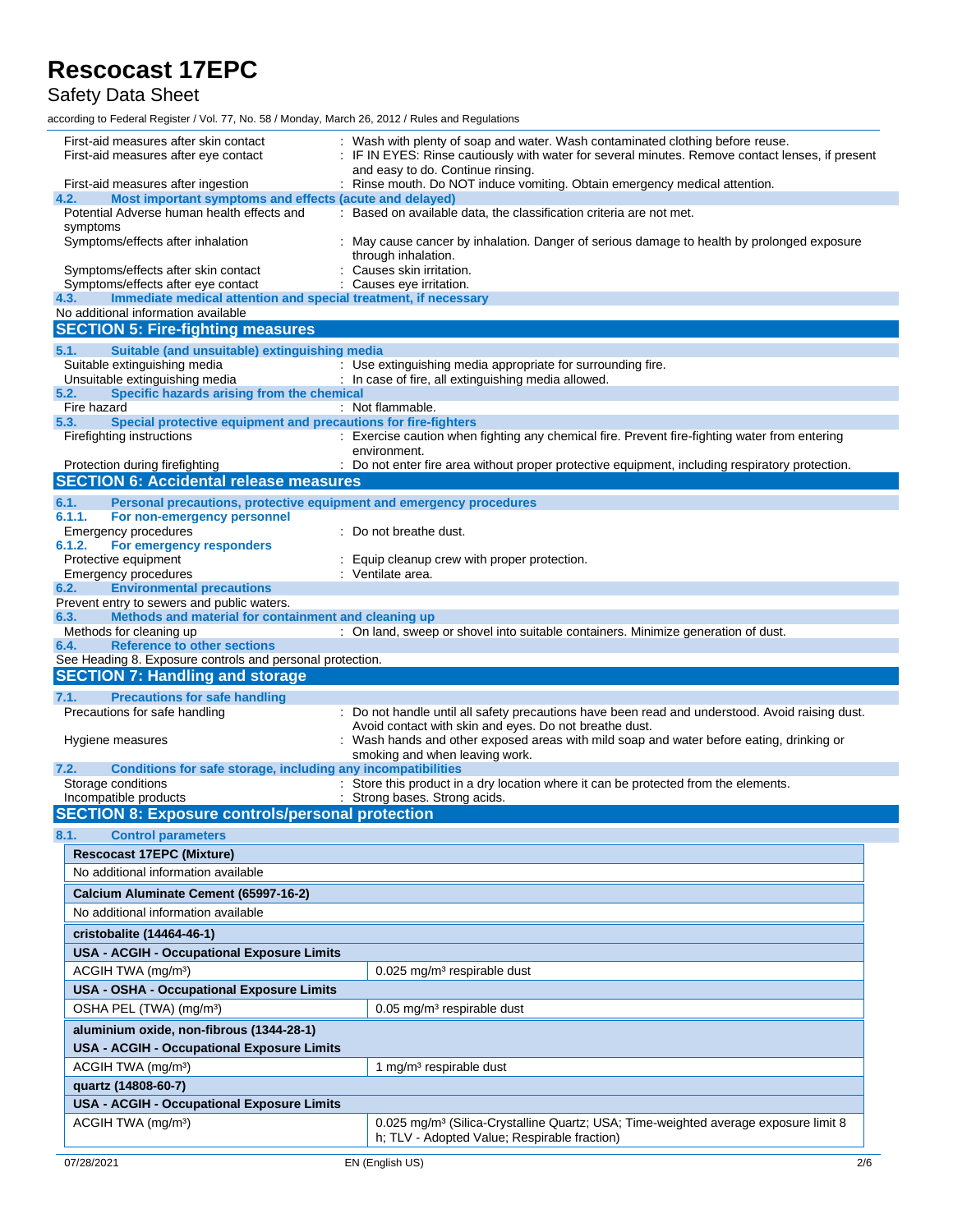### Safety Data Sheet

| USA - OSHA - Occupational Exposure Limits                                                                                                                                                                                                               |                                                                 |
|---------------------------------------------------------------------------------------------------------------------------------------------------------------------------------------------------------------------------------------------------------|-----------------------------------------------------------------|
| Local name                                                                                                                                                                                                                                              | Silica, crystalline quartz, respirable dust                     |
| OSHA PEL (TWA) (mg/m <sup>3</sup> )                                                                                                                                                                                                                     | $0.05$ mg/m <sup>3</sup> respirable dust                        |
| Remark (OSHA)                                                                                                                                                                                                                                           | (3) See Table Z-3.                                              |
| <b>Appropriate engineering controls</b><br>8.2.                                                                                                                                                                                                         |                                                                 |
| Appropriate engineering controls<br>Individual protection measures/Personal protective equipment<br>8.3.                                                                                                                                                | : Provide adequate ventilation to minimize dust concentrations. |
| Personal protective equipment:<br>Avoid all unnecessary exposure.                                                                                                                                                                                       |                                                                 |
| Hand protection:<br>Wear protective gloves.<br>Eye protection:<br>Chemical goggles or safety glasses<br>Skin and body protection:<br>Wear suitable protective clothing<br><b>Respiratory protection:</b><br>Wear appropriate mask<br>Other information: |                                                                 |
| Do not eat, drink or smoke during use.                                                                                                                                                                                                                  |                                                                 |
| <b>SECTION 9: Physical and chemical properties</b>                                                                                                                                                                                                      |                                                                 |
| 9.1.<br>Information on basic physical and chemical properties<br>Physical state                                                                                                                                                                         | Solid                                                           |
| Appearance                                                                                                                                                                                                                                              | Granular mixture.                                               |
| Color                                                                                                                                                                                                                                                   | Gray                                                            |
| Odor                                                                                                                                                                                                                                                    | : earthy                                                        |
| Odor threshold                                                                                                                                                                                                                                          | : Not applicable                                                |
| pH                                                                                                                                                                                                                                                      | No data available                                               |
| Melting point                                                                                                                                                                                                                                           | : > 2500 °F                                                     |
| Freezing point                                                                                                                                                                                                                                          | : Not applicable                                                |
| Boiling point                                                                                                                                                                                                                                           | : Not applicable                                                |
| Critical temperature<br>Flash point                                                                                                                                                                                                                     | Not applicable<br>Not applicable                                |
| Relative evaporation rate (butyl acetate=1)                                                                                                                                                                                                             | : Not applicable                                                |
| Relative evaporation rate (ether=1)<br>Flammability (solid, gas)                                                                                                                                                                                        | Not applicable<br>Non flammable.                                |
| Vapor pressure                                                                                                                                                                                                                                          | No data available                                               |
| Vapor pressure at 50 °C<br>Relative vapor density at 20 °C                                                                                                                                                                                              | Not Applicable<br>No data available                             |
| Relative density                                                                                                                                                                                                                                        | : $\approx$ 2.1                                                 |
| Solubility                                                                                                                                                                                                                                              | : Slightly soluble.                                             |
| Partition coefficient n-octanol/water (Log Pow)                                                                                                                                                                                                         | : No data available                                             |
| Auto-ignition temperature                                                                                                                                                                                                                               | : Not applicable                                                |
| Decomposition temperature                                                                                                                                                                                                                               | No data available                                               |
| Viscosity, kinematic<br>Viscosity, dynamic                                                                                                                                                                                                              | No data available<br>No data available                          |
| <b>Explosion limits</b>                                                                                                                                                                                                                                 | : Not applicable                                                |
| <b>Explosive properties</b>                                                                                                                                                                                                                             | : No data available                                             |
| Oxidizing properties                                                                                                                                                                                                                                    | : No data available                                             |
| 9.2.<br><b>Other information</b>                                                                                                                                                                                                                        |                                                                 |
| No additional information available<br><b>SECTION 10: Stability and reactivity</b>                                                                                                                                                                      |                                                                 |
| 10.1.<br><b>Reactivity</b>                                                                                                                                                                                                                              |                                                                 |
| Hydraulic setting.                                                                                                                                                                                                                                      |                                                                 |
| <b>Chemical stability</b><br>10.2.                                                                                                                                                                                                                      |                                                                 |
| Stable under normal conditions of use.<br>10.3.<br><b>Possibility of hazardous reactions</b>                                                                                                                                                            |                                                                 |
| Not established.                                                                                                                                                                                                                                        |                                                                 |
| <b>Conditions to avoid</b><br>10.4.<br>Avoid dust formation.                                                                                                                                                                                            |                                                                 |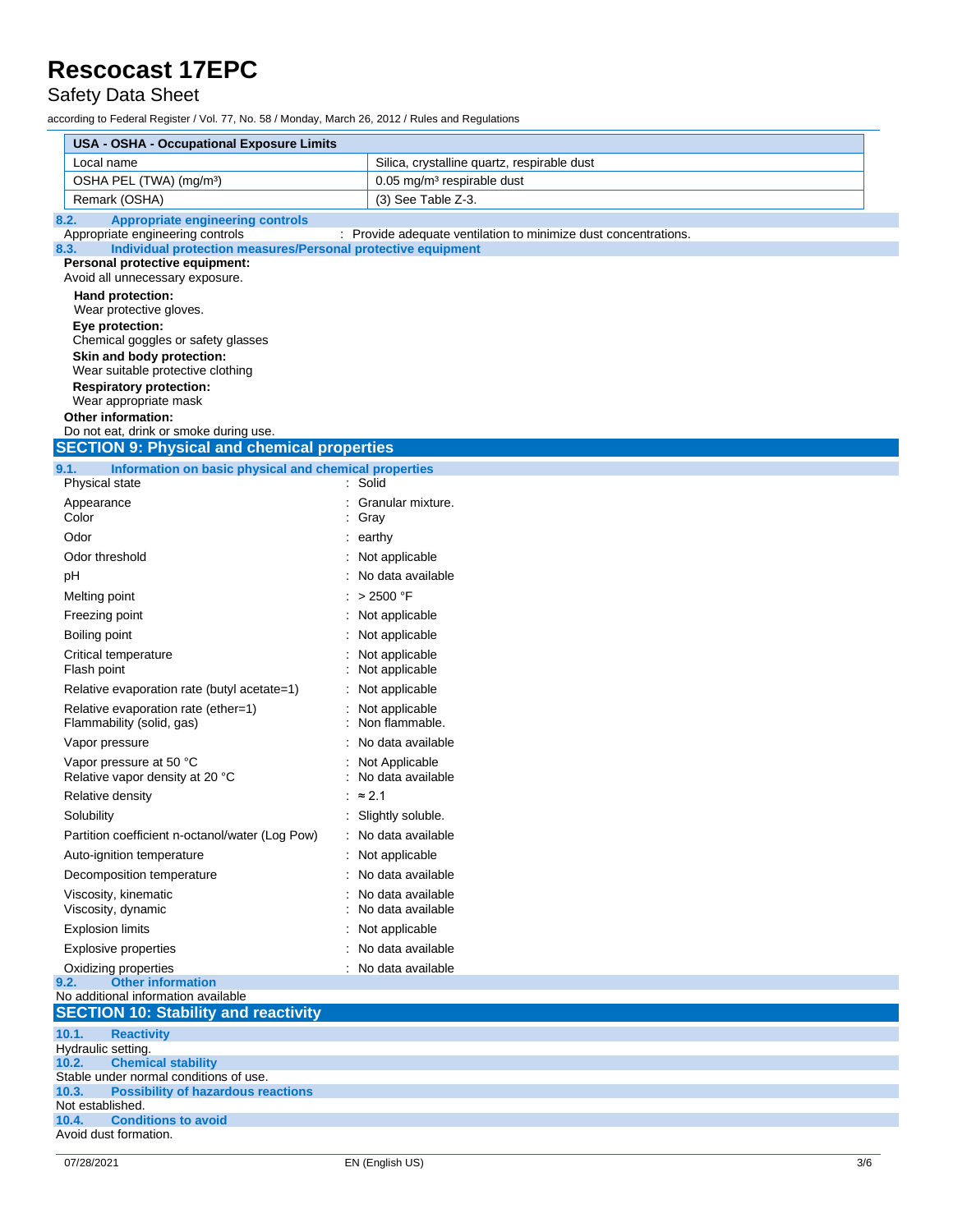### Safety Data Sheet

| 10.5.<br><b>Incompatible materials</b>                                                  |                                                                                                                 |
|-----------------------------------------------------------------------------------------|-----------------------------------------------------------------------------------------------------------------|
| Strong acids. Strong bases.                                                             |                                                                                                                 |
| <b>Hazardous decomposition products</b><br>10.6.<br>No additional information available |                                                                                                                 |
| <b>SECTION 11: Toxicological information</b>                                            |                                                                                                                 |
|                                                                                         |                                                                                                                 |
| Information on toxicological effects<br>11.1.<br>Acute toxicity (oral)                  | Not classified                                                                                                  |
| Acute toxicity (dermal)                                                                 | Not classified                                                                                                  |
| Acute toxicity (inhalation)                                                             | Not classified                                                                                                  |
| aluminium oxide, non-fibrous (1344-28-1)                                                |                                                                                                                 |
| LD50 oral rat                                                                           | > 15900 mg/kg body weight (Equivalent or similar to OECD 401, Rat, Male / female,<br>Experimental value, Oral)  |
| LC50 Inhalation - Rat                                                                   | 7.6 mg/l air (Equivalent or similar to OECD 403, 1 h, Rat, Male, Experimental value, Inhalation<br>(aerosol))   |
| Skin corrosion/irritation                                                               | Causes skin irritation.                                                                                         |
| Serious eye damage/irritation                                                           | Causes eye irritation.                                                                                          |
| Respiratory or skin sensitization<br>Germ cell mutagenicity                             | Not classified<br>Not classified                                                                                |
| Carcinogenicity                                                                         | May cause cancer (Inhalation).                                                                                  |
| quartz (14808-60-7)                                                                     |                                                                                                                 |
| IARC group                                                                              | 1 - Carcinogenic to humans                                                                                      |
| Reproductive toxicity                                                                   | : Not classified                                                                                                |
| STOT-single exposure                                                                    | Not classified                                                                                                  |
| STOT-repeated exposure                                                                  | Not classified                                                                                                  |
| Aspiration hazard<br>Viscosity, kinematic                                               | Not classified<br>No data available                                                                             |
| Potential Adverse human health effects and                                              | Based on available data, the classification criteria are not met.                                               |
| symptoms                                                                                |                                                                                                                 |
| Symptoms/effects after inhalation                                                       | May cause cancer by inhalation. Danger of serious damage to health by prolonged exposure<br>through inhalation. |
| Symptoms/effects after skin contact                                                     | Causes skin irritation.                                                                                         |
| Symptoms/effects after eye contact<br><b>SECTION 12: Ecological information</b>         | : Causes eye irritation.                                                                                        |
|                                                                                         |                                                                                                                 |
|                                                                                         |                                                                                                                 |
| 12.1.<br><b>Toxicity</b>                                                                |                                                                                                                 |
| No additional information available<br><b>Persistence and degradability</b><br>12.2.    |                                                                                                                 |
| <b>Rescocast 17EPC (Mixture)</b>                                                        |                                                                                                                 |
| Persistence and degradability                                                           | Not established.                                                                                                |
| cristobalite (14464-46-1)                                                               |                                                                                                                 |
| Persistence and degradability                                                           | Mineral. Not applicable.                                                                                        |
| Chemical oxygen demand (COD)                                                            | Not applicable                                                                                                  |
| <b>ThOD</b>                                                                             | Not applicable                                                                                                  |
| BOD (% of ThOD)                                                                         | Not applicable                                                                                                  |
|                                                                                         |                                                                                                                 |
| aluminium oxide, non-fibrous (1344-28-1)                                                |                                                                                                                 |
| Persistence and degradability                                                           | Not applicable.                                                                                                 |
| Chemical oxygen demand (COD)<br>ThOD                                                    | Not applicable<br>Not applicable                                                                                |
|                                                                                         |                                                                                                                 |
| quartz (14808-60-7)                                                                     |                                                                                                                 |
| Persistence and degradability                                                           | Not applicable.                                                                                                 |
| Biochemical oxygen demand (BOD)                                                         | Not applicable                                                                                                  |
| Chemical oxygen demand (COD)                                                            | Not applicable                                                                                                  |
| ThOD                                                                                    | Not applicable                                                                                                  |
| <b>Bioaccumulative potential</b><br>12.3.                                               |                                                                                                                 |
| <b>Rescocast 17EPC (Mixture)</b><br>Bioaccumulative potential                           | Not established.                                                                                                |
|                                                                                         |                                                                                                                 |
| cristobalite (14464-46-1)                                                               |                                                                                                                 |
| Bioaccumulative potential                                                               | No data available.                                                                                              |
| aluminium oxide, non-fibrous (1344-28-1)<br>Bioaccumulative potential                   | No data available.                                                                                              |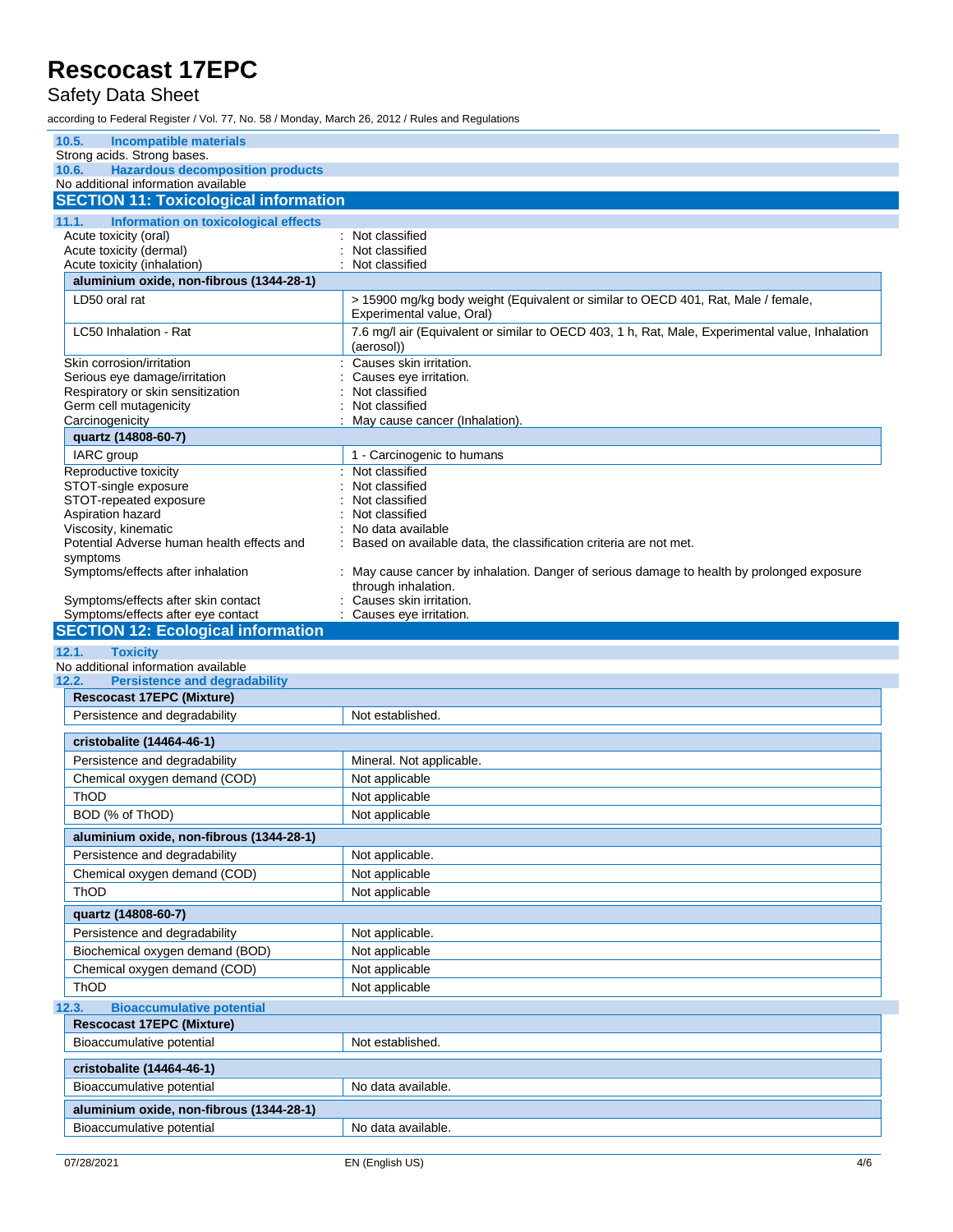### Safety Data Sheet

| quartz (14808-60-7)                                                                                                                                                                                                      |                                                              |                                   |                    |                                        |                                                                           |                   |
|--------------------------------------------------------------------------------------------------------------------------------------------------------------------------------------------------------------------------|--------------------------------------------------------------|-----------------------------------|--------------------|----------------------------------------|---------------------------------------------------------------------------|-------------------|
| Bioaccumulative potential                                                                                                                                                                                                |                                                              |                                   | No data available. |                                        |                                                                           |                   |
| <b>Mobility in soil</b><br>12.4.                                                                                                                                                                                         |                                                              |                                   |                    |                                        |                                                                           |                   |
| cristobalite (14464-46-1)                                                                                                                                                                                                |                                                              |                                   |                    |                                        |                                                                           |                   |
| Ecology - soil                                                                                                                                                                                                           |                                                              |                                   | No data available. |                                        |                                                                           |                   |
| aluminium oxide, non-fibrous (1344-28-1)                                                                                                                                                                                 |                                                              |                                   |                    |                                        |                                                                           |                   |
| Ecology - soil                                                                                                                                                                                                           |                                                              |                                   | No data available. |                                        |                                                                           |                   |
| 12.5.                                                                                                                                                                                                                    | <b>Other adverse effects</b>                                 |                                   |                    |                                        |                                                                           |                   |
| Effect on the global warming                                                                                                                                                                                             |                                                              |                                   | None known         |                                        |                                                                           |                   |
|                                                                                                                                                                                                                          | <b>SECTION 13: Disposal considerations</b>                   |                                   |                    |                                        |                                                                           |                   |
| <b>Disposal methods</b><br>13.1.                                                                                                                                                                                         |                                                              |                                   |                    |                                        |                                                                           |                   |
|                                                                                                                                                                                                                          | Product/Packaging disposal recommendations                   |                                   |                    |                                        | : Dispose in a safe manner in accordance with local/national regulations. |                   |
| Ecology - waste materials                                                                                                                                                                                                | <b>SECTION 14: Transport information</b>                     |                                   |                    | Avoid release to the environment.      |                                                                           |                   |
|                                                                                                                                                                                                                          | <b>Department of Transportation (DOT)</b>                    |                                   |                    |                                        |                                                                           |                   |
| In accordance with DOT                                                                                                                                                                                                   |                                                              |                                   |                    |                                        |                                                                           |                   |
| Not regulated                                                                                                                                                                                                            |                                                              |                                   |                    |                                        |                                                                           |                   |
|                                                                                                                                                                                                                          | <b>Transportation of Dangerous Goods</b>                     |                                   |                    |                                        |                                                                           |                   |
| Not regulated                                                                                                                                                                                                            |                                                              |                                   |                    |                                        |                                                                           |                   |
| <b>Transport by sea</b>                                                                                                                                                                                                  |                                                              |                                   |                    |                                        |                                                                           |                   |
| Not regulated                                                                                                                                                                                                            |                                                              |                                   |                    |                                        |                                                                           |                   |
| <b>Air transport</b>                                                                                                                                                                                                     |                                                              |                                   |                    |                                        |                                                                           |                   |
| Not regulated                                                                                                                                                                                                            |                                                              |                                   |                    |                                        |                                                                           |                   |
|                                                                                                                                                                                                                          | <b>SECTION 15: Regulatory information</b>                    |                                   |                    |                                        |                                                                           |                   |
| 15.1. US Federal regulations                                                                                                                                                                                             |                                                              |                                   |                    |                                        |                                                                           |                   |
| <b>Rescocast 17EPC (Mixture)</b>                                                                                                                                                                                         |                                                              |                                   |                    |                                        |                                                                           |                   |
| All components of this product are listed as Active, or excluded from listing, on the United States Environmental Protection Agency                                                                                      |                                                              |                                   |                    |                                        |                                                                           |                   |
| Toxic Substances Control Act (TSCA) inventory                                                                                                                                                                            |                                                              |                                   |                    |                                        |                                                                           |                   |
| aluminium oxide, non-fibrous (1344-28-1)                                                                                                                                                                                 |                                                              |                                   |                    |                                        |                                                                           |                   |
| Not subject to reporting requirements of the United States SARA Section 313                                                                                                                                              |                                                              |                                   |                    |                                        |                                                                           |                   |
| Note: The section 313 chemical list contains "CAS # 1344-28-1 Aluminum Oxide (Fibrous forms)"; the Aluminum<br>Note                                                                                                      |                                                              |                                   |                    |                                        |                                                                           |                   |
| oxide contained in this product is non-fibrous, and thus is not a section 313 material. Only manufacturing,<br>processing, or otherwise use of aluminum oxide in the fibrous form triggers reporting.                    |                                                              |                                   |                    |                                        |                                                                           |                   |
|                                                                                                                                                                                                                          |                                                              |                                   |                    |                                        |                                                                           |                   |
| 15.2. International regulations                                                                                                                                                                                          |                                                              |                                   |                    |                                        |                                                                           |                   |
| <b>CANADA</b>                                                                                                                                                                                                            |                                                              |                                   |                    |                                        |                                                                           |                   |
|                                                                                                                                                                                                                          | Calcium Aluminate Cement (65997-16-2)                        |                                   |                    |                                        |                                                                           |                   |
|                                                                                                                                                                                                                          | Listed on the Canadian DSL (Domestic Substances List)        |                                   |                    |                                        |                                                                           |                   |
| cristobalite (14464-46-1)                                                                                                                                                                                                |                                                              |                                   |                    |                                        |                                                                           |                   |
| Listed on the Canadian DSL (Domestic Substances List)                                                                                                                                                                    |                                                              |                                   |                    |                                        |                                                                           |                   |
| aluminium oxide, non-fibrous (1344-28-1)                                                                                                                                                                                 |                                                              |                                   |                    |                                        |                                                                           |                   |
|                                                                                                                                                                                                                          | Listed on the Canadian DSL (Domestic Substances List)        |                                   |                    |                                        |                                                                           |                   |
| <b>EU-Regulations</b>                                                                                                                                                                                                    |                                                              |                                   |                    |                                        |                                                                           |                   |
| No additional information available                                                                                                                                                                                      |                                                              |                                   |                    |                                        |                                                                           |                   |
| <b>National regulations</b>                                                                                                                                                                                              |                                                              |                                   |                    |                                        |                                                                           |                   |
| quartz (14808-60-7)                                                                                                                                                                                                      |                                                              |                                   |                    |                                        |                                                                           |                   |
|                                                                                                                                                                                                                          | Listed on IARC (International Agency for Research on Cancer) |                                   |                    |                                        |                                                                           |                   |
| 15.3. US State regulations                                                                                                                                                                                               |                                                              |                                   |                    |                                        |                                                                           |                   |
| <b>Rescocast 17EPC (Mixture)</b>                                                                                                                                                                                         |                                                              |                                   |                    |                                        |                                                                           |                   |
| U.S. - California - Proposition 65 - Other<br>This product contains crystalline silica, a chemical known to the state of California to<br>information<br>cause cancer. For more information go to WWW.P65Warnings.ca.gov |                                                              |                                   |                    |                                        |                                                                           |                   |
| cristobalite (14464-46-1)                                                                                                                                                                                                |                                                              |                                   |                    |                                        |                                                                           |                   |
| $U.S. -$                                                                                                                                                                                                                 | U.S. - California -                                          | U.S. California -                 |                    | U.S. - California -                    | No significant risk level                                                 | Maximum allowable |
| California -                                                                                                                                                                                                             | Proposition 65 -                                             | Proposition 65 -                  |                    | Proposition 65 -                       | (NSRL)                                                                    | dose level (MADL) |
| Proposition 65<br>- Carcinogens                                                                                                                                                                                          | Developmental<br>Toxicity                                    | Reproductive<br>Toxicity - Female |                    | <b>Reproductive Toxicity</b><br>- Male |                                                                           |                   |
| List                                                                                                                                                                                                                     |                                                              |                                   |                    |                                        |                                                                           |                   |
| Yes                                                                                                                                                                                                                      | No                                                           | No                                |                    | No                                     |                                                                           |                   |
|                                                                                                                                                                                                                          |                                                              |                                   |                    |                                        |                                                                           |                   |